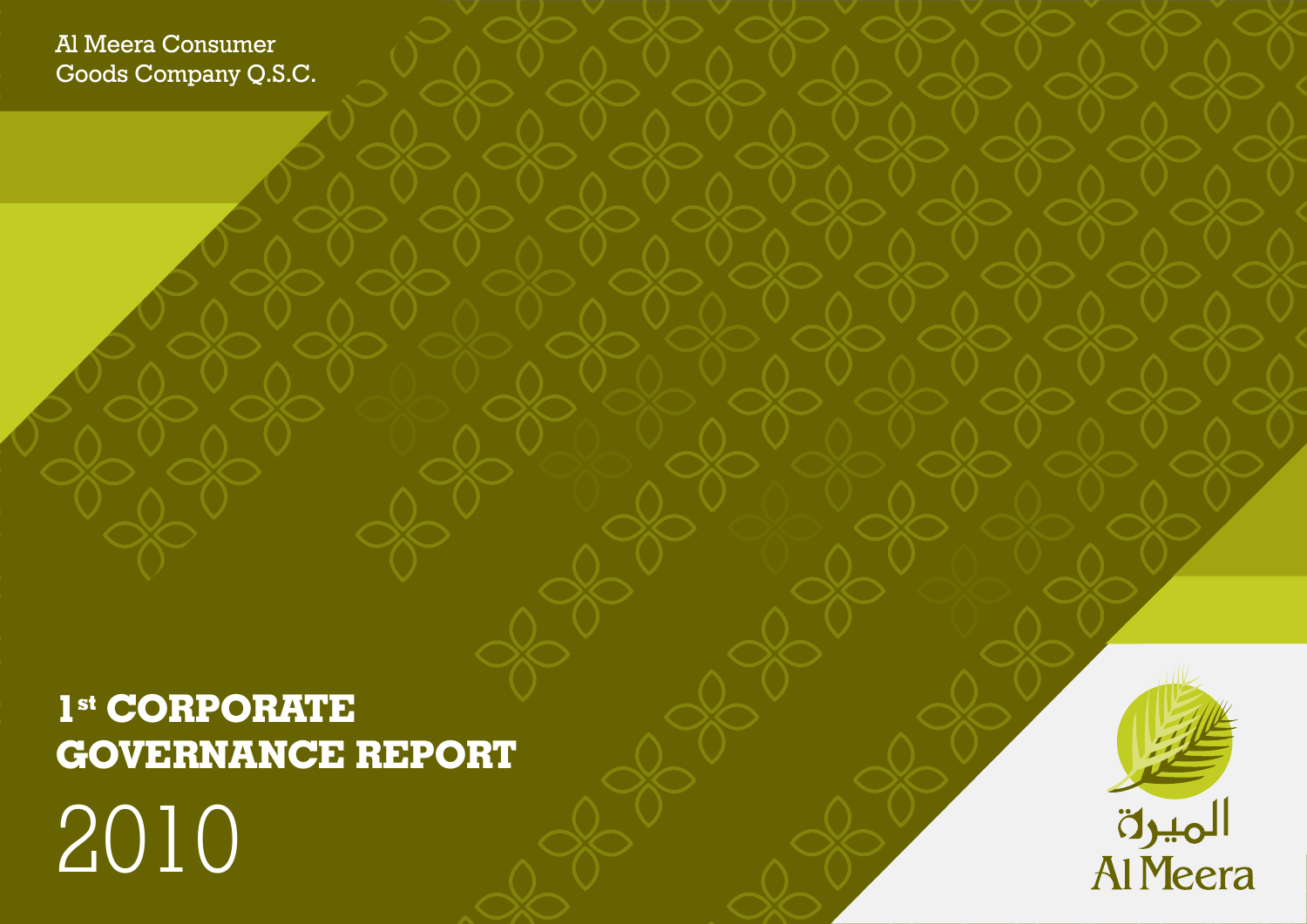## **In the name of Allah, most Gracious most Merciful**

### **Dear Shareholders..**

It gives me great pleasure and honored to present to you the 1<sup>st</sup> Report on Corporate Governance of Al Meera Consumer Goods Company, which covers the fiscal year ended 31st December 2010. It has been prepared in accordance with the requirements of the Corporate Governance Code for public listed entities, issued by the Qatar Financial Market Authority on 27<sup>th</sup> January 2009; and to other regulations and applicable laws of the State of Qatar and to the Qatar Exchange Regulation.

We promise to issue a report on Corporate Governance and to be submitted annually to the company's shareholders at the General assembly Meeting every year.

Thank you.

**Abdulla Bin Khalid Al Qahtani** Chairman of the Board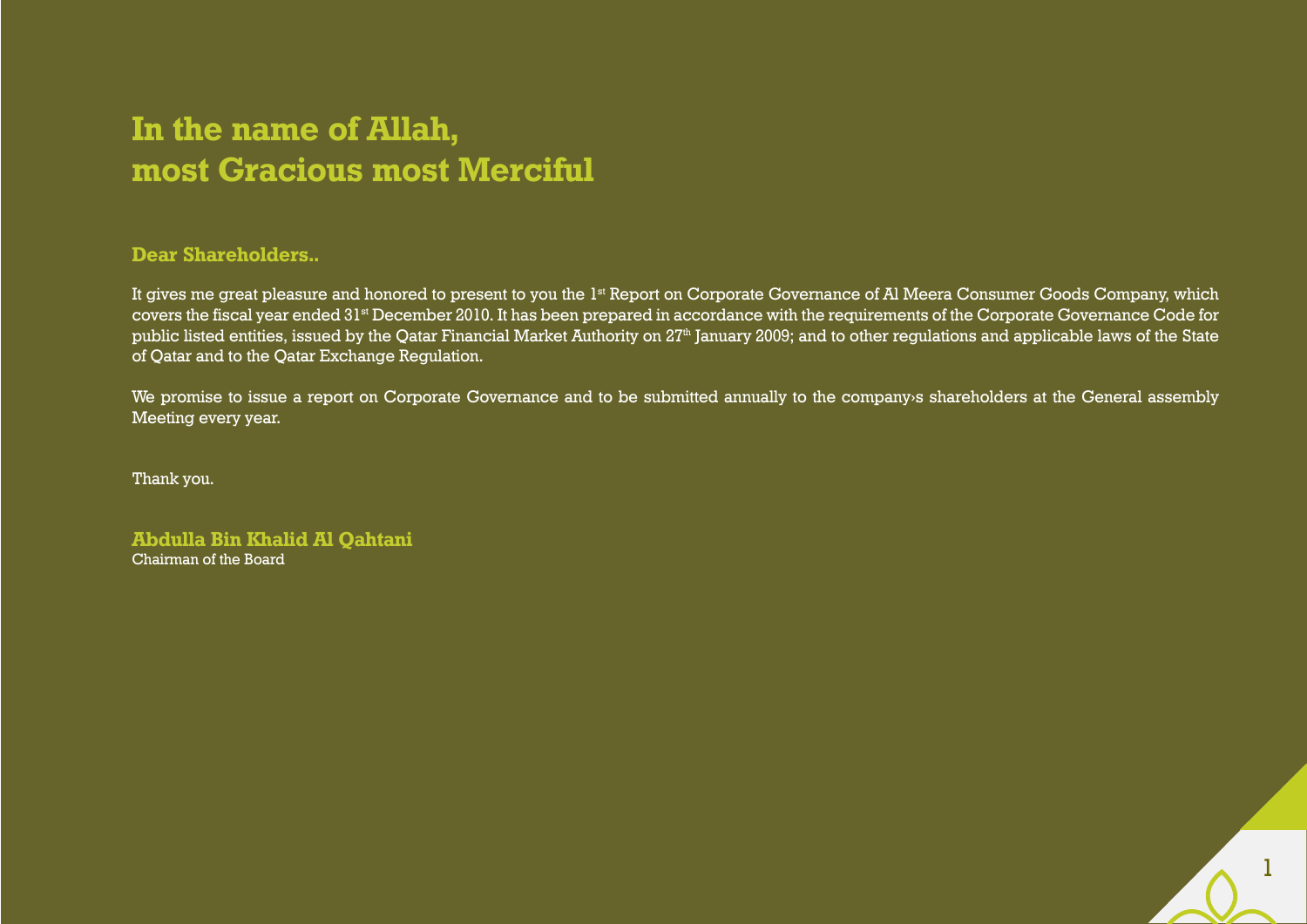### **REPORT ON CORPORATE GOVERNANCE**

Corporate Governance entails an internal system which encompasses policies, people and processes aimed at fulfilling shareholder and other stakeholder interests through effective direction and control of management activities utilizing good business savvy, objectivity and integrity. We are committed to meet the aspirations of all our stakeholders. We, at Al Meera, believe that Corporate Governance is a way of life, rather than a mere legal compulsion. It further inspires and strengthens investor's confidence and commitment to the Company.

To best serve the interests of our stakeholders Al Meera is committed to create a governance structure that reflects the highest standards of independence, oversight and transparency. The guiding framework for this is provided by the Corporate Governance Code for public listed entities, issued by the Qatar Financial Market Authority ("QFMA CGC") on 27 January 2009; whilst general reference is also drawn from other applicable laws and regulations of the State of Qatar and, the Qatar Exchange.

The Governance Statement highlights key components of the governance system as designed and implemented in Al Meera for the reporting period from  $1^{st}$  January 2010 to  $31^{st}$  December 2010. Going forward Al Meera will issue the Statement on Corporate Governance concurrently with Company's Annual Report for the fiscal year.

#### **1. Shareholders**

Al Meera values and respects the rights of its shareholders. The rights of the Shareholders are established by the Article of Association (AOA) to ensure that shareholder' rights are respected in a fair and equitable manner. The established rights of the shareholders as per the AOA specifically include inter alia; a priority in subscription of Al Meera's shares, access to ownership records; attendance at Annual and Extraordinary General Assemblies; exercise of voting rights and delegation of voting rights through proxies; decision and distribution of Dividends as per Ordinary General Assembly; calls for general assembly, setting and discussion of meeting agendas and the right to receive feedback on questions asked; method of voting on Board election; and participation in major decisions through Extraordinary General Assembly and so on.

The Annual General Assembly was held on 28 March 2010, during which the following resolutions were adopted:

- • Heard and approved the Board of Directors' Report on the Company's activities, Financial Results achieved in the year 2009, and the Company's plans.
- • Approved External Auditors' Report for the financial year ended 31 December 2009.
- • Approved the Balance Sheet and Profit and Loss Accounts for the year ended 31 December 2009.
- • Approved the Board of Directors' recommendation to distribute 45% cash Dividends to shareholders (QR 4.5 per share).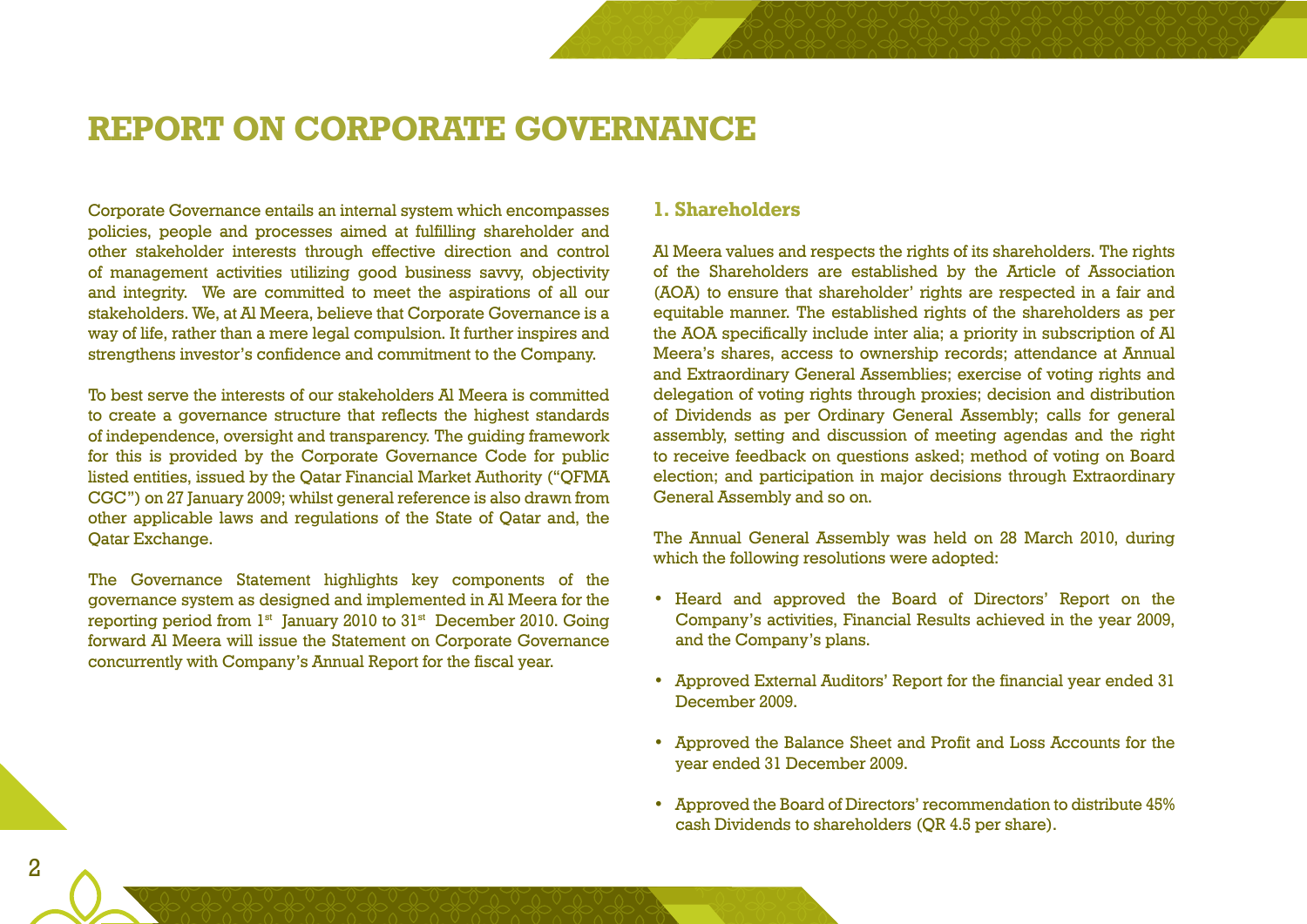- • Absolved the Directors of the Board from any liabilities for the financial year ended 31 December 2009 and, approved their remuneration.
- • Appointed the External Auditors for 2010 and, fixed its remuneration for the year.
- Elected the following members of the Board of Directors for the next three years representing the private sector:
	- 1. Mohammed Ibrahim Al-Sulaiti
	- 2. Mohammad Abdulla Al Mustafawi Al Hashemi
	- 3. Dr. Saleh Mohd. Al Nabit
	- 4. Ahmed Abdulla Al Khulaifi
	- 5. Jassim Mohd Ali Al Kubaisi
- The Government of Qatar has appointed the following persons to represent its shares in the Company:
	- 1. HE Mr. Abdulla Bin Khalid Al Qahtani Chairman
	- 2. Dr. Saif Said Al Sowaidi Member

All the Board Members and representative from Ministry of Business and Trade and External Auditors attended the Annual General Assembly.

#### **Shareholding Information**

Al Meera Consumer Goods Company Q.S.C. was established by Law No. 24 of 2004 regarding transforming Consumer Co-operative Societies into a Qatari shareholding company. Decision No. 40 of 2005 dated 28 February 2005 was issued by the Minister of Economy and Commerce to establish the Company in accordance with the

provisions of Article No. 68 of Law No. 5 of 2002 regarding Commercial Companies and, their Memorandum of Association.

The capital of the Company is QR 100,000,000, which is divided into 10,000,000 shares at a nominal value of QR 10 per share.

Al Meera was listed on the Qatar Stock Exchange on 28 October 2009 (Al Meera list ticker symbol: MERS). Upon listing, the shareholding composition of the Company remained the as it was on its establishment in 2005, as follows:

| <b>Shareholders</b>                                         | No. of<br><b>Shares held</b> | Holding % |
|-------------------------------------------------------------|------------------------------|-----------|
| The Government of the State of<br>Qatar                     | 2,600,000                    | 26%       |
| All Shareholders of Former<br><b>Consumer Co-Operatives</b> | 7,400,000                    | 74%       |
|                                                             |                              |           |

The Articles of Association states that The Government of the State of Qatar will own 26% and the total shares owned by one shareholder may not exceed 2% of the total shares of the Company. Al Meera will continue to rely on Qatar Exchange to obtain valid up-to-date record of shareholding. No shareholder agreement's are in place that would require disclosure.

As of the date of the Annual General Assembly Meeting held on 28 March 2010, 96.58% of the total shares of the Company are held by Qatari Nationals (Individual and Company) and 3.42% of the shares are held by foreign investors.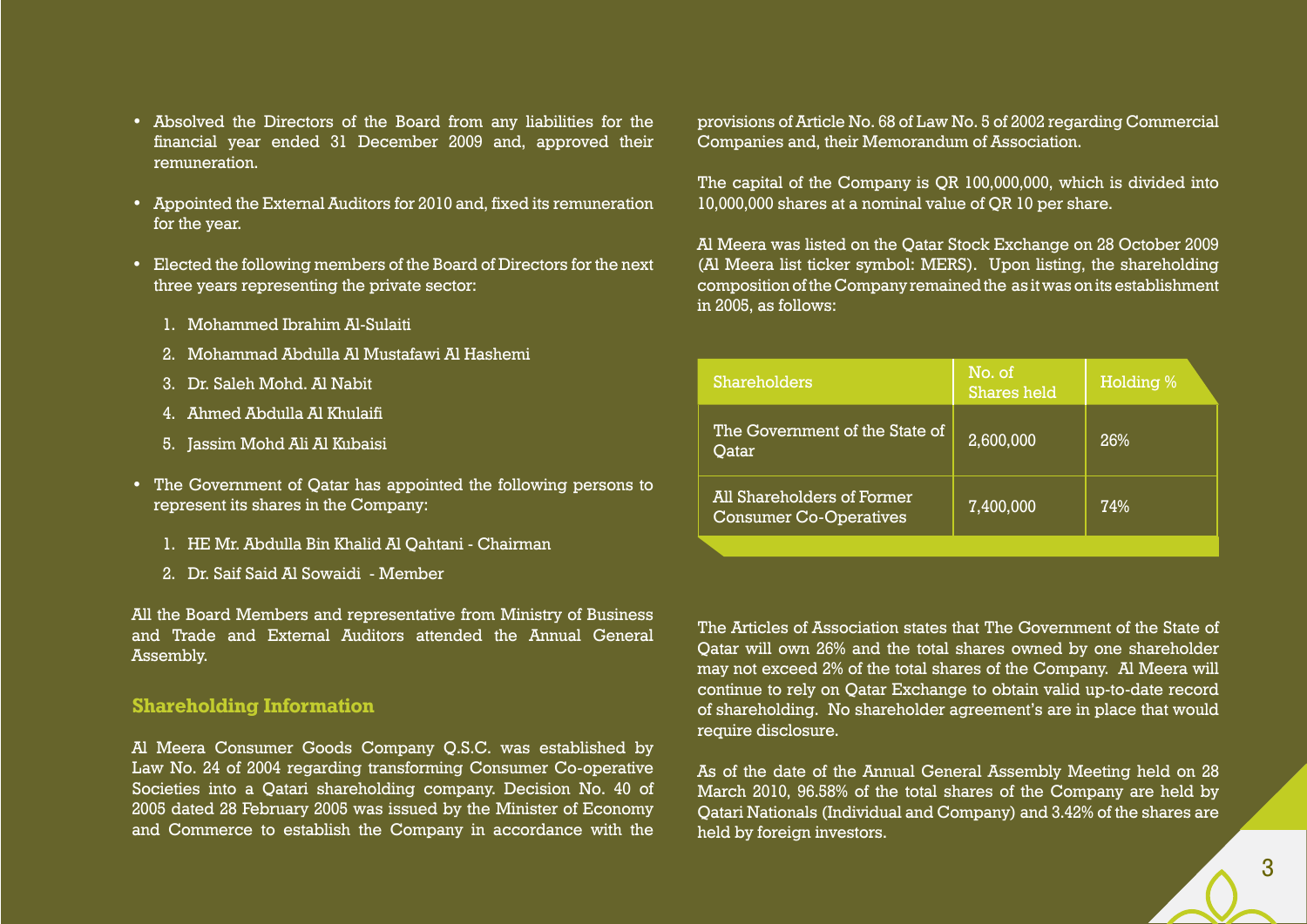#### **2. The Board of Directors**

The Board of Directors provides overall oversight of Al-Meera and is jointly responsible for the delivery of the Al-Meera business plan alongside the Chairman. The Board is vested with all powers necessary for the management and administration of Al-Meera's business operations.

The Board has the responsibility to oversee management and be informed, investigate and act as necessary to promote Al-Meera's strategic and business objectives. The Board has adopted a formal organisational structure for Al Meera, as depicted below:



The delegation of authorities and roles and responsibilities of each of the functions has been documented in governance documents, with clear authority limits, strict respect for a dual signatory principle and consistent requirements of a 4 eye principle for the authorisation of business transactions.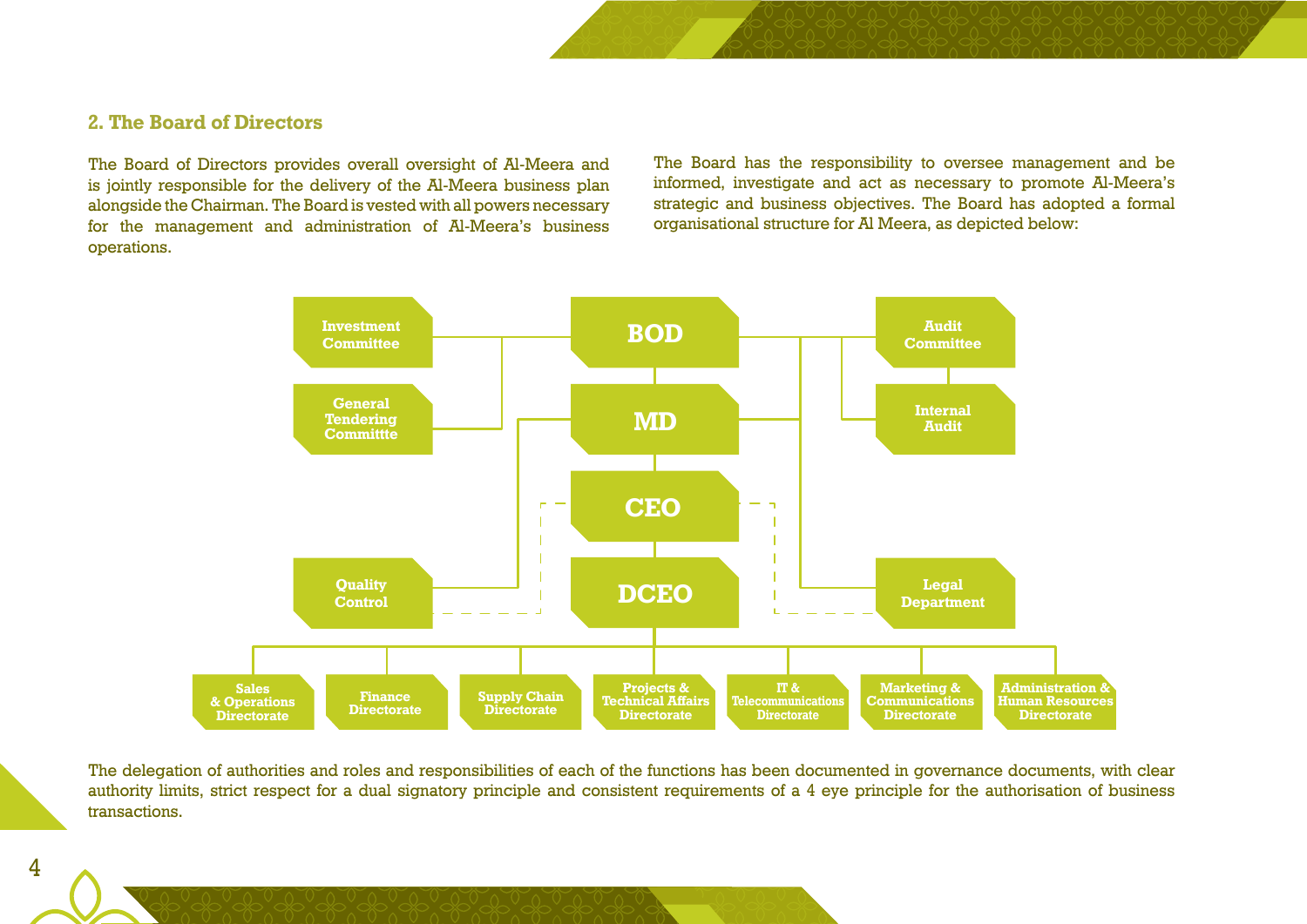#### **2.1. Board Charter**

Al Meera has adopted a Board Charter for its Board, to assist in the exercise of its powers and fulfillment of its duties. The Charter details the purpose of the Board, its composition, meetings proceedings and responsibilities of the Board. The abstract Board Charter is published on the corporate website for general reference by the stakeholders.

### **2.2. Board Code of Conduct**

The Board of Directors of Al Meera is committed to the highest standards of integrity and business conduct. The Board believes that operating with the highest level of honesty and integrity is critical to protect the interests of Al Meera, their shareholders, the general investing public and the clients of Al Meera.

Accordingly, the Board has adopted a Code of Conduct to reflect its commitment to the highest standards of ethical and business conduct. The Code of Conduct is also published on our corporate website.

#### **2.3. Board Composition**

The five-year term of the care taker Board of Directors expired during the reporting period. In accordance with AOA, Al Meera's Board is currently composed of 7 members of whom two members are nominated by the Government of State of Qatar, from whom a Chairman is selected. The remaining Five Members were elected by way of a secret ballot involving the shareholders in the Annual General Assembly held on 28 March 2010. The election was conducted under full supervision of representatives from the Ministry of Business and Trade, and the External Auditors. We followed a one share one vote principle as per the Article of Association and the Commercial Company Law no. 5 of 2002. The Qatar Government did not participate in this election.

Further details of our distinguished Board members are included in Annex 1 to this Report.

| <b>Name</b>                                     | <b>Function</b>                             | Date of first<br>appointment | <b>Representing</b>              | <b>Status</b>               |
|-------------------------------------------------|---------------------------------------------|------------------------------|----------------------------------|-----------------------------|
| HE Abdullah Khalid Naser Al<br>Qahtani          | Chairman                                    | <b>May 2007</b>              | The Government of State of Qatar | Non Executive               |
| Dr. Saif Said Al Sowaidi                        | Vice Chairman /<br><b>Managing Director</b> | February 2005                | The Government of State of Qatar | Executive                   |
| Mr. Ahmed Abdullah Al Khulaifi                  | Member                                      | <b>May 2007</b>              | <b>Shareholders</b>              | Non Executive / Independent |
| Dr. Saleh Mohammed Al Nabit                     | Member                                      | February 2005                | Shareholders                     | Non Executive / Independent |
| Mr. Mohammed Ibrahim Al Sulaiti                 | Member                                      | <b>June 2007</b>             | <b>Shareholders</b>              | Non Executive / Independent |
| Mr. Mohammad Abdulla Al<br>Mustafawi Al Hashemi | Member                                      | March 2010                   | <b>Shareholders</b>              | Non Executive / Independent |
| Mr. Jassim Al Kubaisi                           | Member                                      | March 2010                   | <b>Shareholders</b>              | Non Executive / Independent |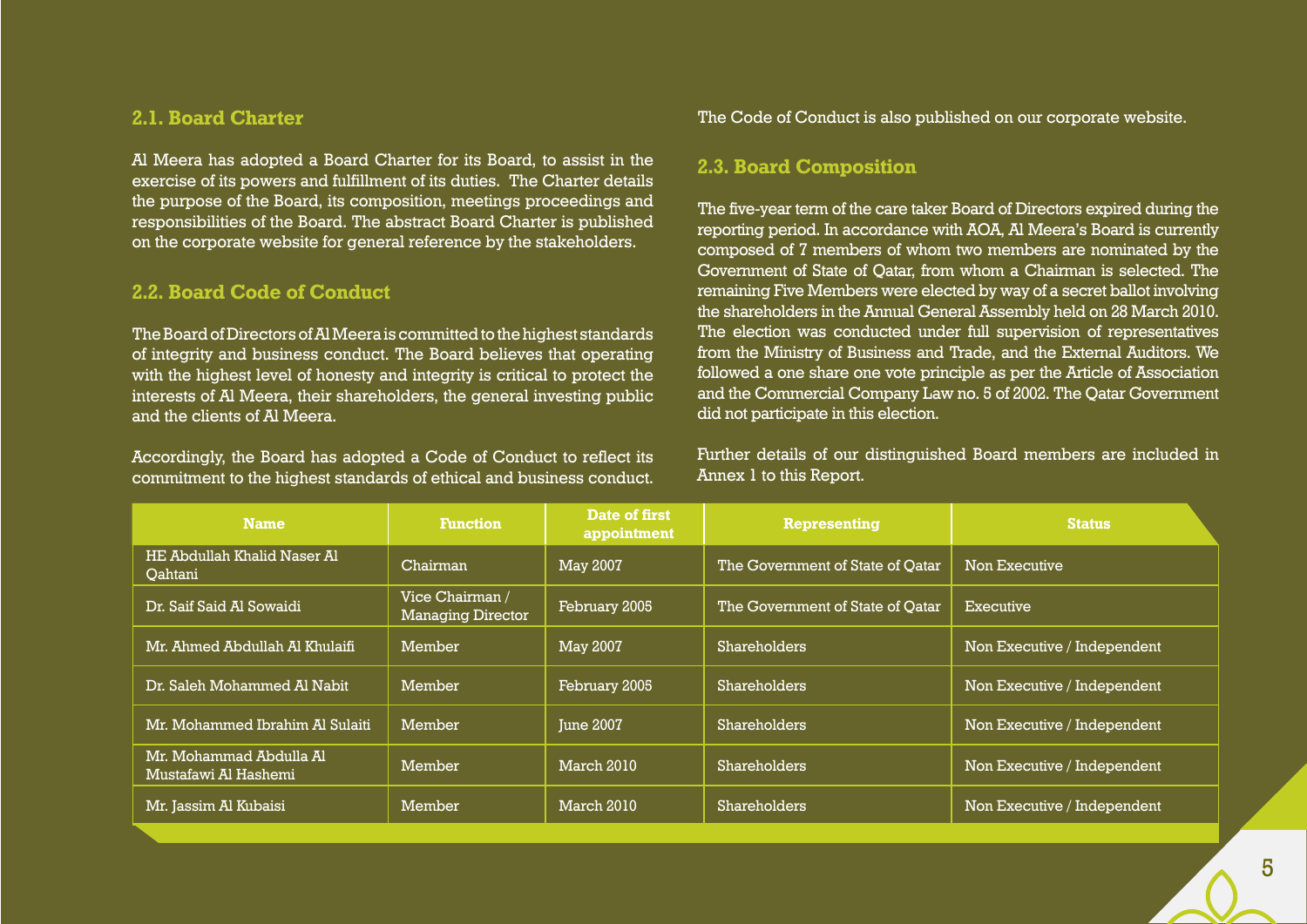### **Board Meetings**

The Board met 6 times during the reporting period with the following attendance:

| <b>Board meeting number /</b><br><b>Year</b> | <b>Date</b>      | <b>No. of Members</b><br><b>Attended</b> | <b>No. of Members</b><br><b>Excused</b> | <b>Proxy Votes</b>       | Date of Board Agenda<br><b>Communication</b> |
|----------------------------------------------|------------------|------------------------------------------|-----------------------------------------|--------------------------|----------------------------------------------|
| 1/2010                                       | 7 March 2010     | 7                                        | <b>.</b>                                | $\overline{\phantom{a}}$ | 16 February 2010                             |
| 2/2010                                       | 5 April 2010     | 5                                        | $\mathbf{2}$                            | $\overline{\phantom{a}}$ | 30 March 2010                                |
| 3/2010                                       | 14 June 2010     | $\overline{7}$                           | ٠                                       | ٠                        | 26 May 2010                                  |
| 4/2010                                       | 10 August 2010   | 7                                        | ٠                                       | ٠                        | 5 August 2010                                |
| 5/2010                                       | 11 October 2010  | 7                                        | <b>.</b>                                | $\overline{\phantom{a}}$ | 7 October 2010                               |
| 6/2010                                       | 20 December 2010 | 6                                        | J.                                      |                          | 10 December 2010                             |
|                                              |                  |                                          |                                         |                          |                                              |

Al Meera wishes to clarify that the Board has met 6 times during the year 2010, as per the requirements of the Commercial Companies Law and the QFMA CGC.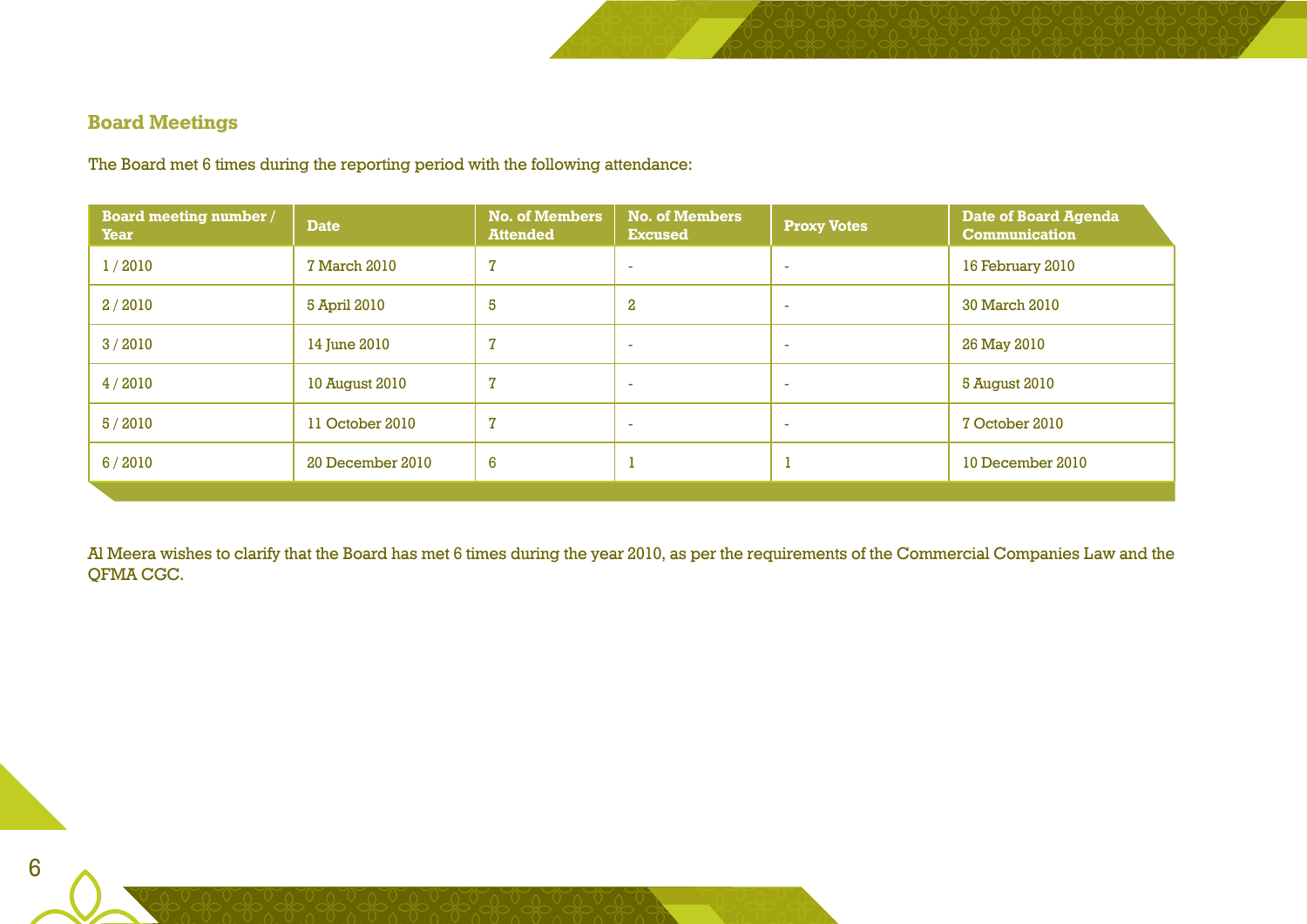### **3. Board Committees**

The Board has established three committees i.e. Audit Committee, Investment Committee and the General Tendering Committee, to facilitate and assist in the execution of the Board's responsibilities.

### **3.1. Audit Committee**

The Audit Committee was established since 2005 by the Board and reports to the Board on its review of the effectiveness of the systems of internal control for the accounting year and the period to the date of approval of the financial statements.

Overall, the Audit Committee seeks to ensure that the whole management process provides adequate control over major risks to Al Meera, through consideration of regular reports from internal and external audit, alongside discussions with senior managers.

The Audit Committee has adopted a Charter to assist in the exercise of its powers and fulfillment of its duties. The Charter details the purpose of the Committee, its composition, meetings proceedings and responsibilities of the Committee.

The Audit Committee comprises 6 members:

| <b>Name</b>                      | <b>Committee Designation</b> | <b>Status</b>                               |
|----------------------------------|------------------------------|---------------------------------------------|
| Mr. Mohammed Ibrahim Al Sulaiti  | Chairman                     | Board Member, Non - Executive / Independent |
| Mr. Ahmed Abdullah Al Khulaifi   | Member                       | Board Member, Non - Executive / Independent |
| Mr. Jassim Mohammed Al – Kubaisi | Member                       | Board Member, Non - Executive / Independent |
| Mr. Khalid Ismail Ali            | Member                       | Executive – Internal Audit                  |
| Mr. Tariq Mubarak Osman          | Member                       | Executive - Legal                           |
| Mr. Said Salem                   | Member & Secretary           | Executive - Internal Audit                  |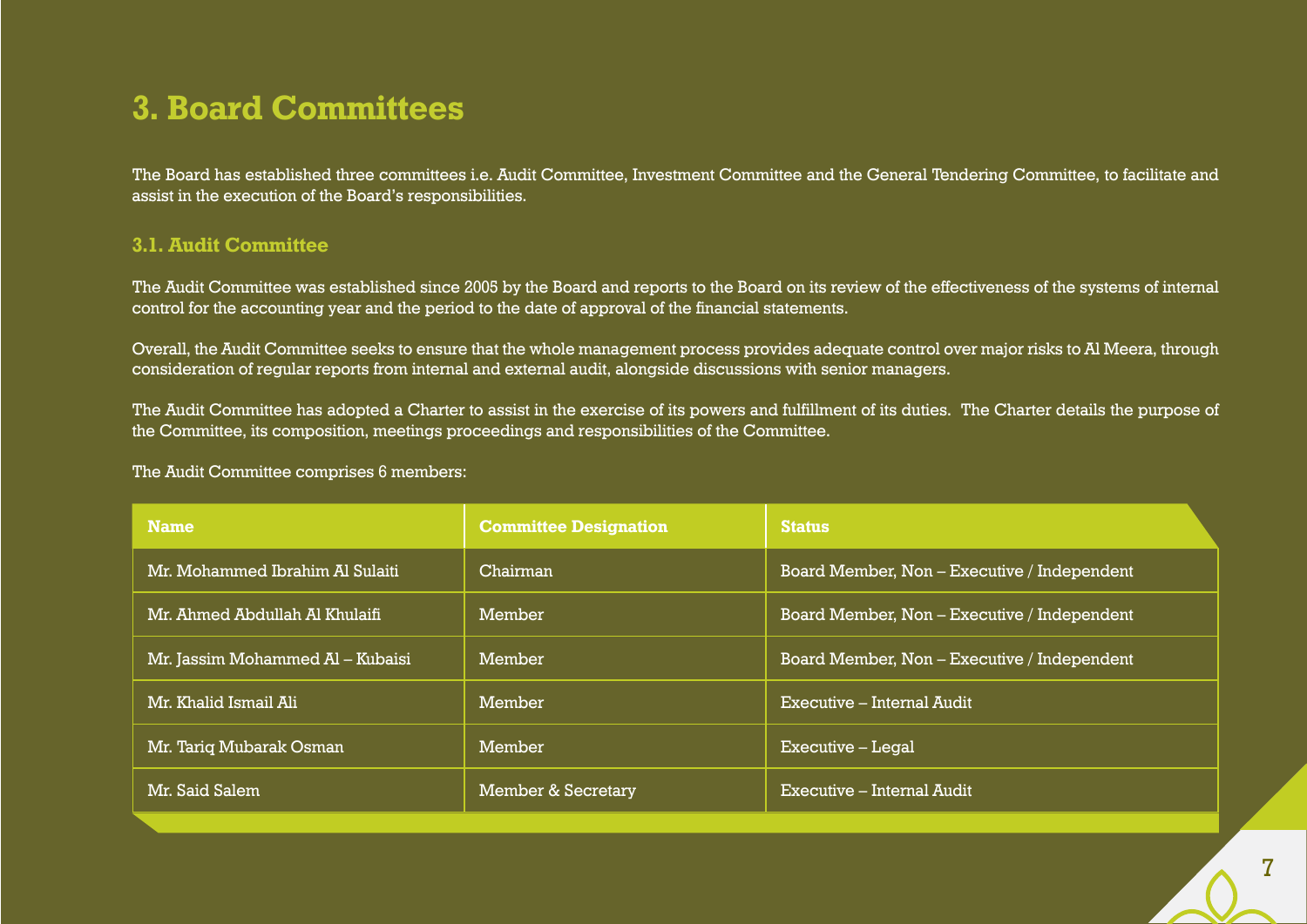The Audit Committee met 6 times during the review period.

The majority of the members have financial and accounting experience.

The responsibilities of the Committee as documented in the Audit Committee Charter are to:

- • Review the charters of the Audit Committee, Internal Audit and Compliance annually and, recommend changes or updates to the Board.
- Recommend to the Board the external auditors to be nominated. approve the compensation of the external auditors, and review the scope and results of the audit, and its effectiveness.
- Approve any non-audit work to be performed by the external auditors
- Review and concur in the appointment, replacement, reassignment, or dismissal of the Head(s) of Internal Audit and Compliance. Also review the performance and recommend the remuneration of the Head(s) of Internal Audit and Compliance.
- • Confirm and assure the independence of the Head(s) of Internal Audit and Compliance and the external auditors, including a review of management consulting services and related fees provided by the external auditors annually.
- Review with other Committees, management, the Head(s) of Internal Audit and Compliance and external auditors', the significant risks or exposures that exist and, assess the steps Management has taken to minimize such risk to the Company.
- • Consider, in consultation with the external auditors and the Head of Internal Audit, the audit scope and plans of the internal auditors and external auditors.
- • Review with the Head of Internal Audit and the external auditors the co-ordination of audit efforts to assure completeness of coverage, reduction of redundant efforts, and the effective use of audit resources.
- Review the following with the Director of Finance and Administration and External Auditors upon completion of the quarterly reviews and annual examination:
	- The quarterly and audited annual financial statements and related footnotes, integrity of financial reporting of the Company in accordance with accounting principles applied in the Company. The Audit Committee shall approve, on behalf of the Board, each of the quarterly financial statements and the corresponding announcements for the first 3 quarters of each financial year.

The Audit Committee shall recommend to the Board, for approval, the annual financial results and the related announcement;

- • The external auditor's audit of the annual financial statements and reports thereon;
- The adequacy of the Company's system of accounting controls;
- The assistance given by Management to external auditors;
- • Any related significant findings and recommendations of the external auditors and internal auditors together with Management's responses thereto; and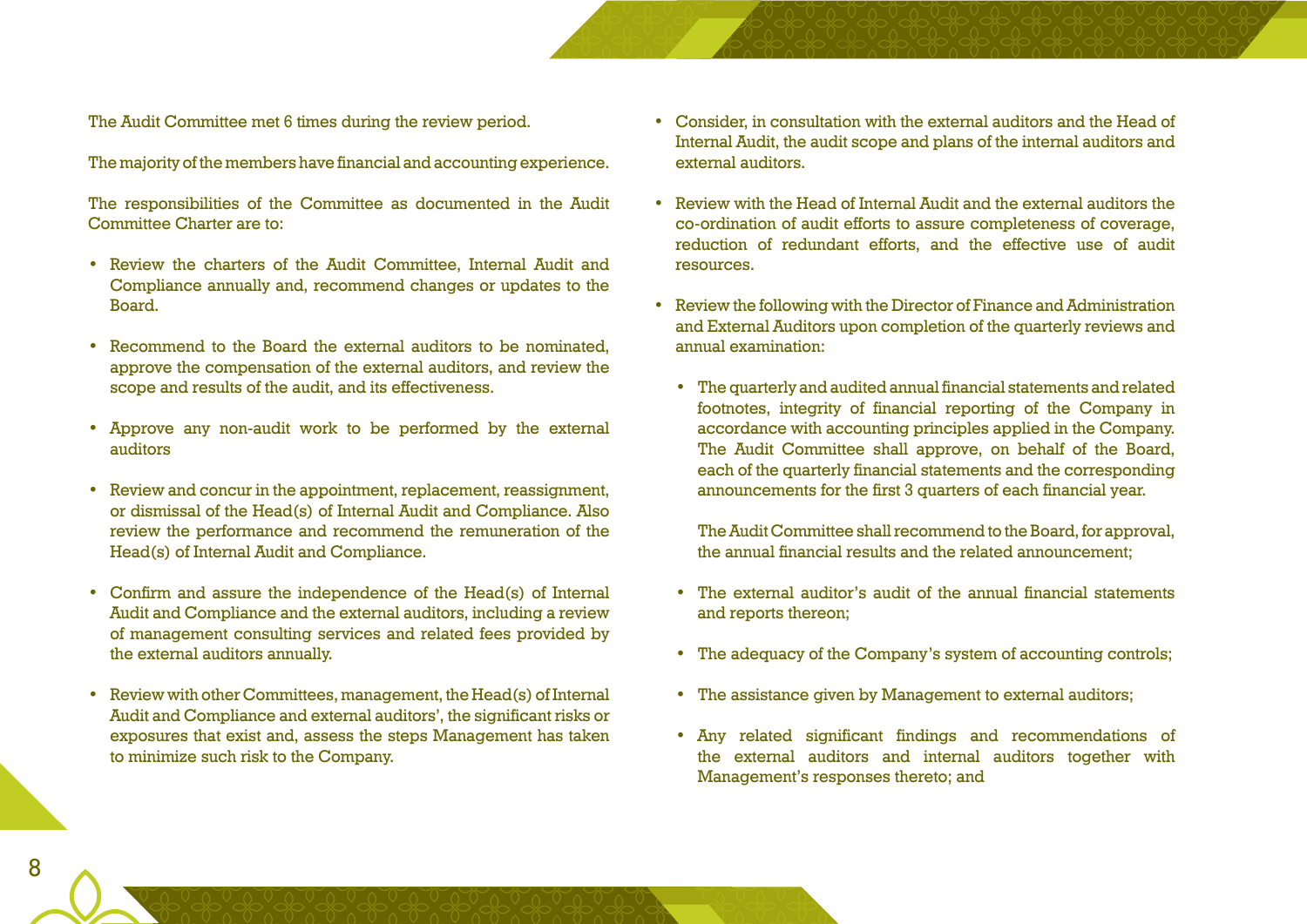- • Any significant changes required in the external auditors' audit plan, any serious difficulties or disputes with Management encountered during the course of the audit and their resolution, and other matters related to the conduct of the audit.
- • Consider and review with Management and the Head(s) of Internal Audit and Compliance annually:
	- Significant internal audit and compliance observations during the year and Management's responses thereto;
	- The effectiveness of the Company's internal controls over management, business and technology systems and practices and compliance risks;
	- Any changes required in the planned scope of the Head(s) of Internal Audit's and Compliance's audit plans; and
	- The Internal Audit and Compliance Departments' budget and staffing.
- Review self-interested person's transactions, and improper activities of the Company (if any).
- • Review with the Head(s) of Internal Audit and Compliance or Management, the results of their review of the Company's compliance with the external regulations and Company's Code of Conduct.
- • Review legal and regulatory matters that may have a material impact on the financial statements, related exchange compliance policies, and programs and reports received from regulators.
- • Oversee business continuity management and business continuity planning for the Company.
- Meet with the Head(s) of Internal Audit and Compliance, the external auditors, other Committees, and Management in separate executive sessions, to discuss any matters that these groups believe should be discussed privately with the Audit Committee.
- • Consider and prepare a letter for inclusion in the annual report that describes the Audit Committee's composition and responsibilities, and how they were discharged.
- Report actions and minutes of the Audit Committee to the Board with such recommendations as the Audit Committee considers appropriate.

### **3.2. Investment Committee**

In order to assist the Board of Directors with more detailed assessments of investment opportunities, an Investment Committee was established by the Board of Directors through its decision dated 19 April 2005.

The terms of reference for the Investment Committee sets out the provisions for committee composition, its meeting, resolution and recommendations, roles and responsibilities and, the investment policy to help in investment decisions.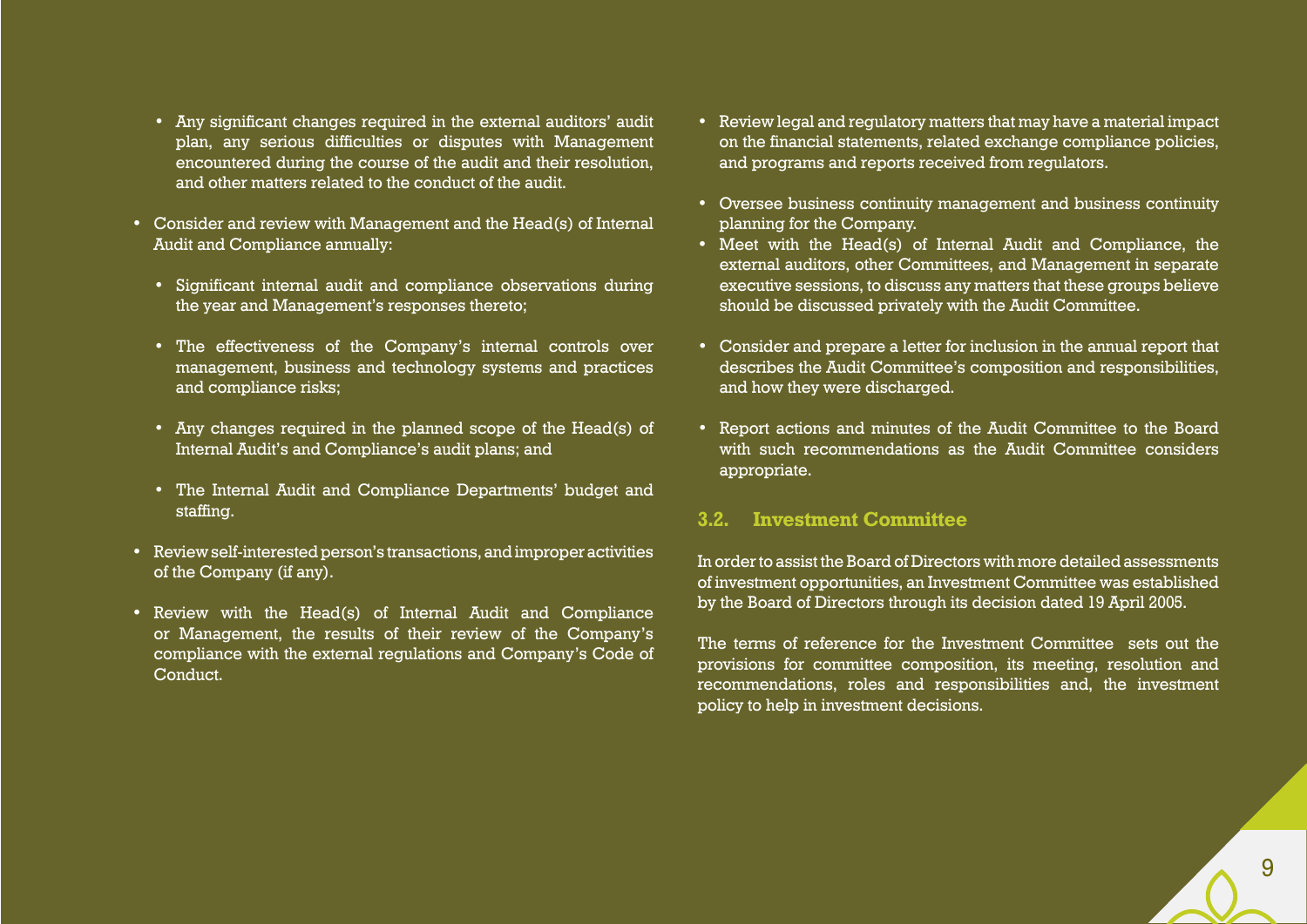#### The Committee comprises 5 members:

| <b>Name</b>                     | <b>Committee Designation</b>  | <b>Status</b>                   |
|---------------------------------|-------------------------------|---------------------------------|
| Dr. Saleh Mohammed Al Nabit     | Chairman                      | Board Member, Non - Executive / |
| Mr. Mohammed Ibrahim Al Sulaiti | Member                        | Board Member, Non - Executive / |
| Mr. Mohammed Abdulla Al-Hashemi | Member                        | Board Member, Non – Executive / |
| Dr. Mohammed Nasser Al-Qahtani  | Member                        | Executive                       |
| Mr. Gamal Rashid Murssi         | <b>Member &amp; Secretary</b> | Executive                       |

The Committee has met 22 times during the review period.

The responsibilities of the Committee are to:

- • Study, review and approve all the different investment proposals forwarded from the Board and, any other matters referred to the Committee.
- The Committee can make investment decisions up to QAR 10 Million for one investment and, anything exceeding the same will be referred to the Board.
- The investments of the Company will be in the activities as stated in the formation document and, according to the Laws of The State of Qatar.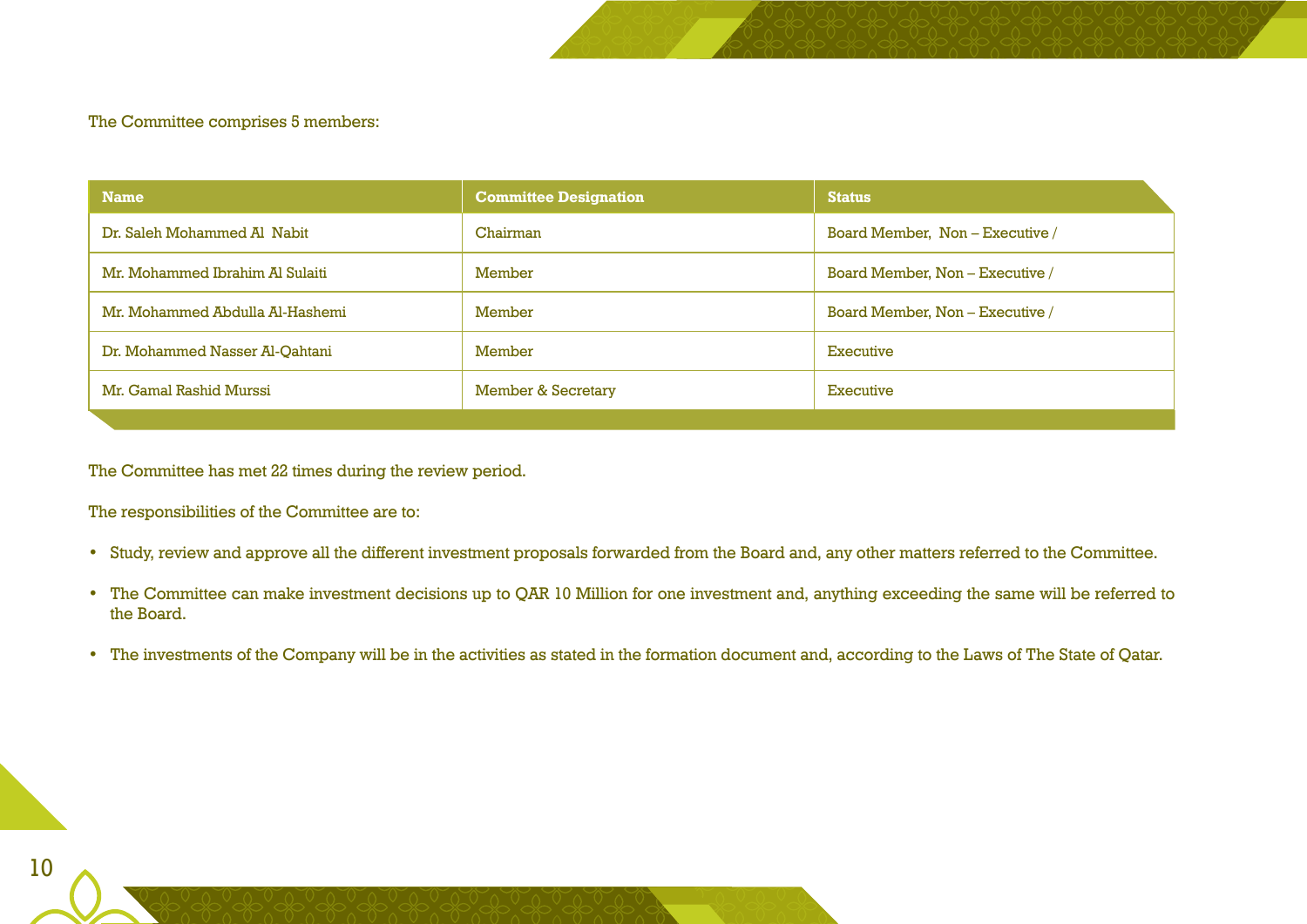### **3.3. General Tendering Committee**

The General Tendering Committee was established by the Board through its meeting dated 7 March 2006 to ensure that the company purchases best materials and items and, in addition, the implementation of business works and acquired services is realized through the best means and conditions, with the least possible cost. The Tender and Auction Regulation (revised dated 13 April 2008) sets out the terms of reference for the committee.

#### The Committee comprises 6 members:

| <b>Name</b>                    | <b>Committee Designation</b> | <b>Status</b>                                 |
|--------------------------------|------------------------------|-----------------------------------------------|
| Dr. Saif Said Al Sowaidi       | Chairman                     | Vice- Chairman / Managing Director, Executive |
| Mr. Jassim Mohammed Al-Kubaisi | Member                       | Board Member, Non - Executive                 |
| Dr. Mohammed Nasir Al-Qahtani  | Member                       | Executive                                     |
| Mr. Gamal Rashid Murssi        | Member                       | Executive                                     |
| Mr. Khalid Ismail Ali          | Member                       | $Executive$ – Internal Audit                  |
| Mr. Tariq Mubarak Osman        | Member & Secretary           | Executive                                     |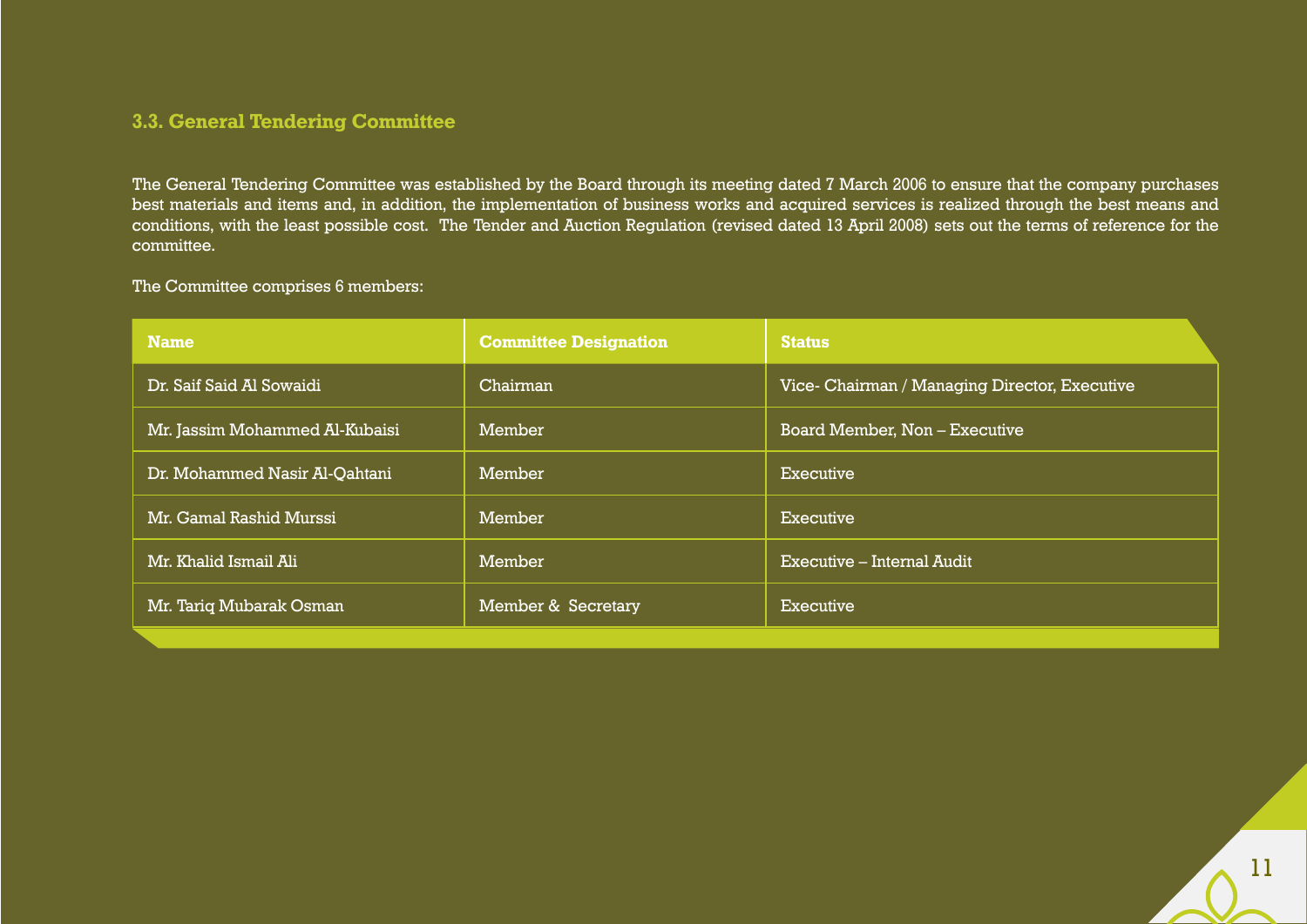The Committee met 14 times during the review period.

The responsibilities of the Committee are to:

- • Launch practices, tenders and receive bids.
- • Study and evaluate technical and financial reports in light of what the applicant (bidder) has proposed.
- • Issue decisions concerning the practices and tenders or provide recommendations on the most appropriate bid, in accordance with the provision and procedures set out in the "Tender and Auction Regulation".
- • Prepare minutes of each Meeting, signed by the Committee Chairman and the attending members at the end of each meeting, for record purposes, as to the works and recommendations of the Committee.

### **4. Board Secretary**

Al Meera has assigned a Board Secretary, who also holds an additional responsibility as the Director of Legal affairs. His appointment was confirmed by a Board Resolution dated 31 January 2006.

The Board Secretary works closely with the Chairman of the Board to arrange meetings and, plays a vital role in facilitating communication between the Board Members and Senior Management. Minutes of all Board meetings are maintained and, Board resolutions are documented.

### **5. Internal Control System**

The Board is responsible for the internal control system (ICS) in the Company. The Board has adopted a comprehensive set of governance documents including inter alia organizational structure, employees' grades and salary structure, job descriptions, policies and procedures and a financial and operational delegation of authority to govern the Company's operations. The Board has ensured, through the existing delegations of authority, that no individual has unfettered powers.

Al Meera has an Independent Internal Audit Function that reports to the Audit Committee and the Board of Directors. An Annual Internal Audit Plan is approved by the Audit Committee which covers various areas of Al Meera's operation. It has access at all times to all accounts, books, records, systems, property and personnel in order to fulfill its auditing responsibilities.

The Internal Audit Function provides monthly reports to Management and quarterly reports to the Audit Committee.

### **6. Related Party Transactions**

For information on the related party transactions, please refer to Note 21 "Related Party Transactions" of Al Meera's audited financial statements for 2010.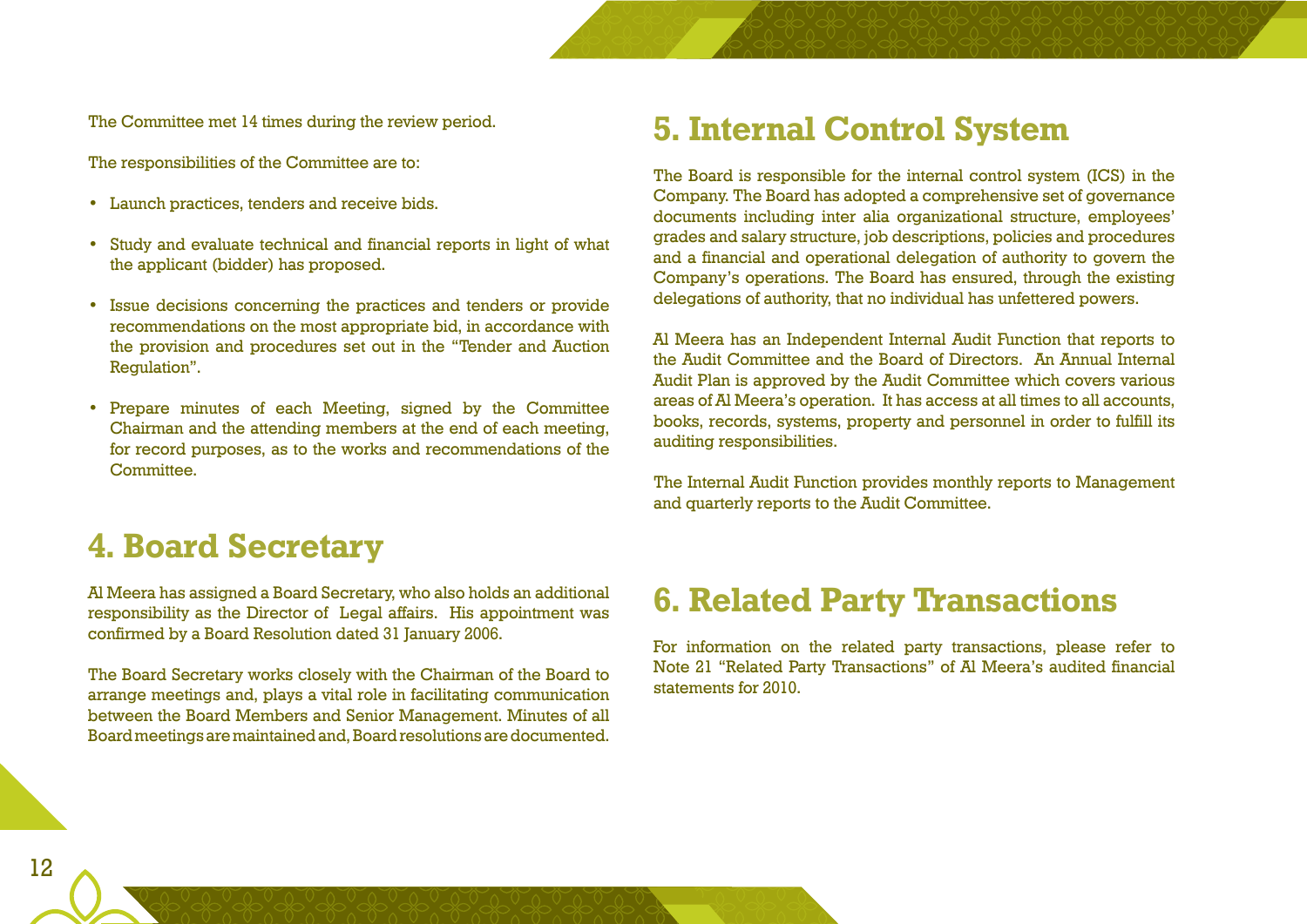### **7. External Auditors**

The Annual General Assembly held on 28 March 2010 appointed "PricewaterhouseCoopers" asAlMeera'sExternalAuditorfor Year 2010 replacing "Talal Abu-Ghazaleh & Co." based upon recommendations of the Audit Committee and Board of Directors, to provide half yearly reviews and year-end audits. The External Auditor is independent from the Company and its Board.

With regard to the Financial Year 2009, the External Auditors attended the Annual General Assembly dated 28 March 2010 and, issued an unqualified audit opinion for the Year 2009.

### **8. Dividend Policy**

The payment of dividend is subject to recommendation by the Board of Directors and is subject to approval by the Shareholders. For the Year 2009, cash dividend of QR 45 Million i.e. QR 4.5 per share was approved by the Annual General Assembly held on 28 March 2010.

## **9. Remuneration Policy (Art 30.3)**

The Articles of Association govern the remuneration of Board members. Board remuneration is subject to approval of the General Assembly. A maximum limit of 10% of the net profit can be attributed to bonus distribution. Should the Company not make a profit in the year, a lump sum compensation could be paid out to Board members, provided that the reward for any one Board member does not exceed QAR 100,000

per year. For the Year 2009, the Shareholders approved the Board remuneration in the amount of QAR 1,938,000.

The Board determines Senior Management compensation, including the Managing Director (MD). The Senior Management compensation is composed of a salary and a performance related bonus. The Board determines the limits for fixed salary components.

The Board approves performance related bonus for CEO, senior management and staff subject to company's performance. At present, Al Meera practices annual and semi-annual performance review of each member of the Senior Management Team.

Al Meera discloses Board, MD, CEO and Deputy - CEO compensation as a part of the Related Party disclosures in its Financial Report.

## **10. Compliance and Control Improvements (Art 30.2, 30.6, 30.7, 30.8, 30.9)**

The Company's Legal Department continuously updates its Board and Senior Management for new or changed laws and regulations. Al Meera consistently seeks to comply with all new or changed laws and regulations. The control weaknesses highlighted in the Internal Audit reports are reviewed by the Audit Committee and corrective actions are initiated and acted upon.

The Company has not been subject to any significant fines by any regulatory authorities for non-compliance with laws and regulations during the reporting period that would impair the shareholders value.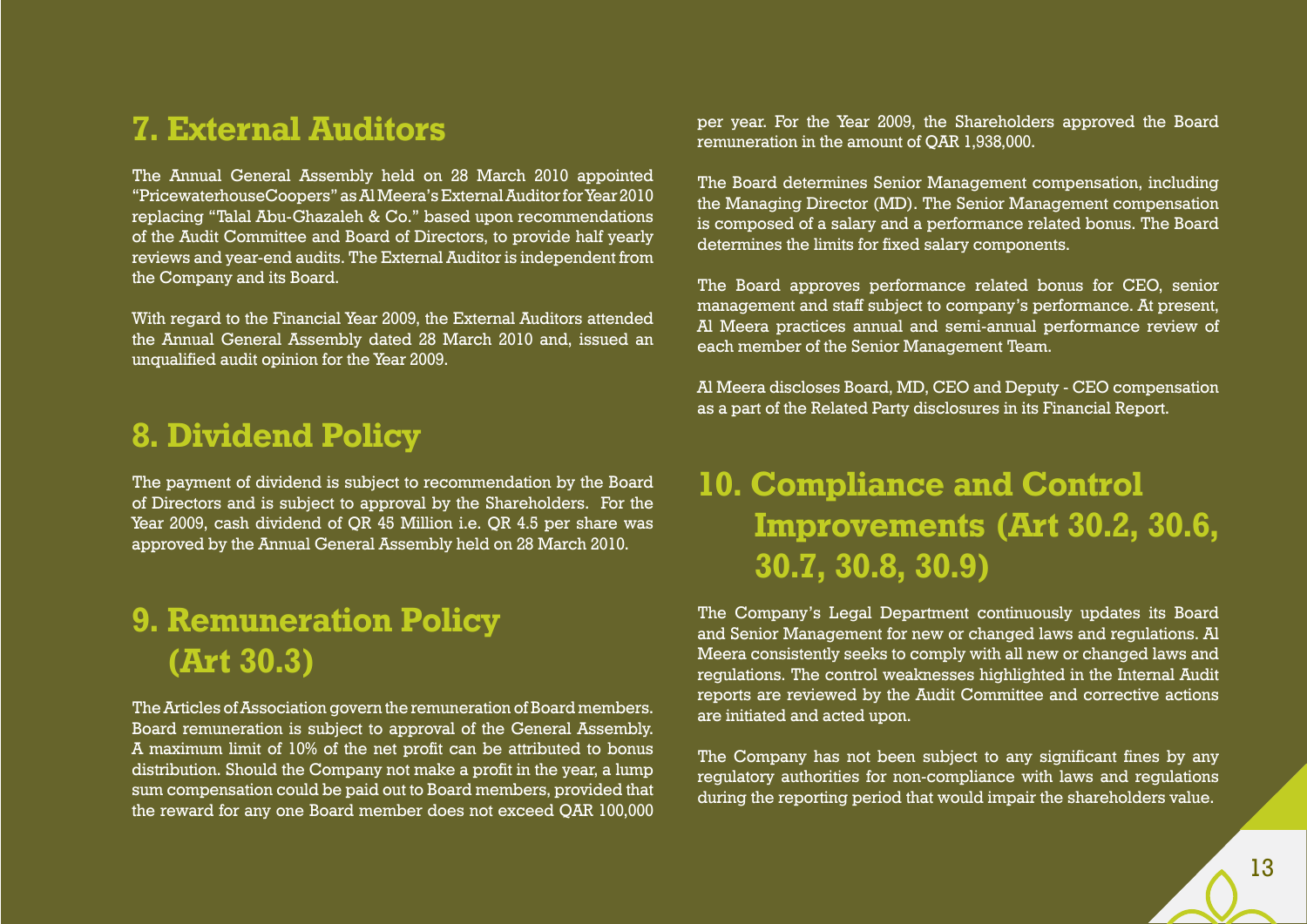# **11. Steps to Achieve Compliance with the QFMA Corporate Governance Code (CGC)**

Article 2 of the QFMA CGC requires listed companies to disclose the extent to which they comply with the provisions included in the Code as well as justify and explain the reasons and rationale behind the noncompliances. Al Meera values the principles of transparency and is keen to share its future plan in terms of enhancement of the Corporate Governance principles with its stakeholders:

### **11.1. Remuneration Committee and Remuneration Policy**

Al Meera will establish a combined Remuneration, Nomination and Governance Committee.

The Committee will prepare a formal remuneration policy for Board approval and the formulated policy will govern the remuneration of the Chairman of the Board, Board Members and Senior Management. The policy will ensure that the long term performance of Al Meera is considered, and would be disclosed on adoption. The terms of reference for the Committee will be published, once adopted.

### **11.2. Nomination and Nomination Policy**

Al Meera will establish combined Remuneration, Nomination and Governance Committee. The committee, in co-operation with the Chairman of the Board, will ensure that an annual performance of the Board evaluation is prepared. The terms of reference for the committee will be published, once adopted.

The Committee will prepare and publish a formal, rigorous and transparent process for the nomination of Board members, including the assessment of candidates with regard to the criteria included in the Code.

### **11.3. Risk Management**

The Board has the overall responsibility for the management of the Company. To further enhance its risk management practices, Al Meera will establish an independent risk assessment and management function, document clear systems and policies and procedures with regard to risk management; ensure a comprehensive risk assessment is performed including stress testing and define and implement risk reporting.

The Board will retain overall oversight and governance responsibility for risk management, supported by the Board Audit Committee and the Risk Management function. The Internal Audit planning process will be enhanced by aligning the risk based internal audit plans with the corporate risk profile, once established.

### **11.4. Board and Audit Committee Charters**

The established and published Board Charter documentation will be further enhanced by aligning with QFMA CGC provisions with regard to:

- • Board composition, as changed during the latest EGA.
- • Board and Audit Committee duties, roles and responsibilities.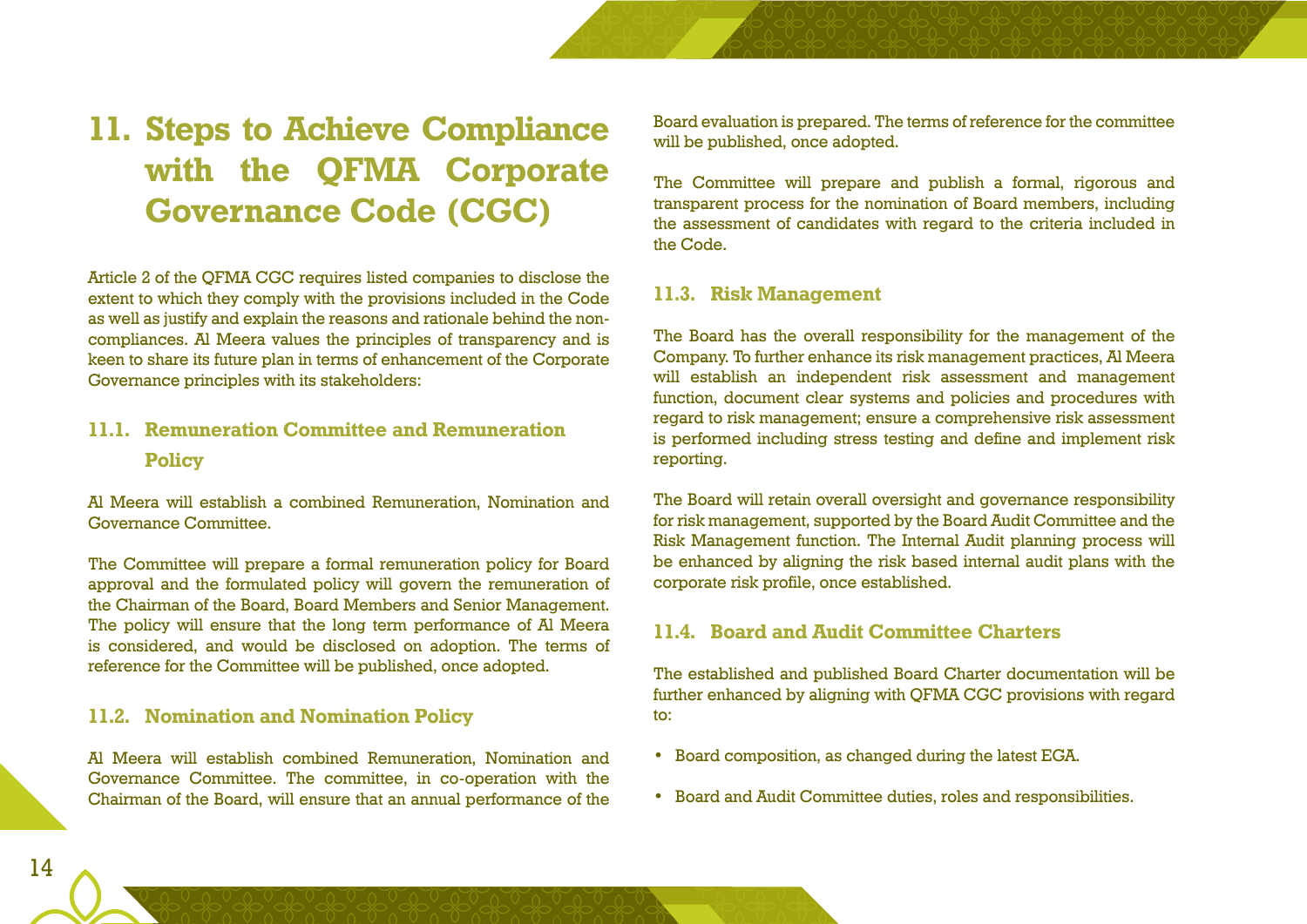- • Roles and responsibilities of Chairman.
- Roles and responsibilities of the Non-Executive Directors.
- • Board Secretarial matters.
- • Audit Committee membership criteria and composition.

### **11.5. Related Party Policy and Conflicts of Interest**

Whilst existing related party transactions are disclosed, Al Meera will prepare a formal related party policy to govern commercial transaction with related parties and potential conflicts of interest as well as the related practices and disclosures. The policy will be disclosed once adopted.

In light of the disclosure requirements of the QFMA CGC, Al Meera will enhance its existing annual declarations by Board members and Senior Management on their interests, shareholding, trading in company shares, other Board mandates, significant transactions with the Company, employment and shareholdings of relatives, qualifications, experience and other interests.

### **11.6. Insider Trading**

Al Meera will formulate clear guidelines for Insider Trading to prohibit its Board members and employees from trading in company shares that might be subject to insider trading and, disclose information where relevant and as made available. In this context, a declaration process for Board members and Senior Management will be implemented.

### **11.7. Process Improvements**

Al Meera will design and implement the following governance processes:

- • A process to perform a documented evaluation of Board members on an annual basis.
- • A training process and plan for Board members.
- • A process to prepare and issue an annual Corporate Governance report.
- • A process to monitor auditor rotation and independence. Oversight for the same will be formally assigned to the Audit Committee.
- • A mechanism will be designed and implemented to enable employees to report behavior that is suspicious, illicit, unethical or detrimental to the Company, whilst ensuring the confidentiality of the information received and the protection of the whistleblower. The oversight for the same will be formally assigned to the Audit Committee.

### **11.8. Internal Audit**

In addition to its existing services provided, Internal Audit will provide a documented assessment of the internal control system on an annual basis. In addition, the Internal Auditor will be invited to attend the General Assembly meetings.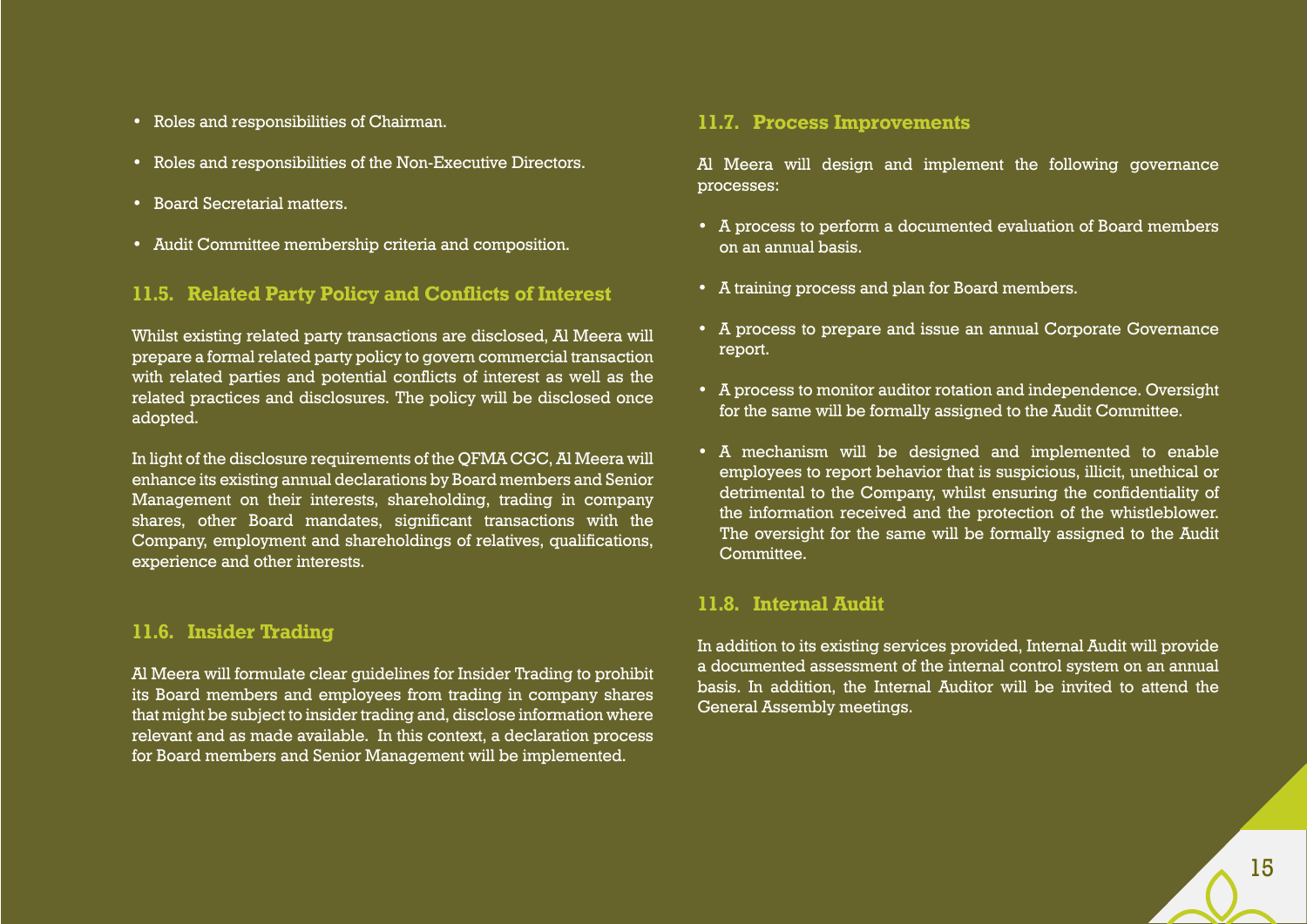### **11.9. Independent Counsel**

The Board will grant the right for a majority of Non –Executive directors of the Board and, the Audit Committee to obtain the opinion of an independent consultant at the Company's expense.

### **11.10. Investor Relations**

In support of Management's commitment to establish transparent and close communication with the shareholders, clear and comprehensive Access to Information procedures for shareholders will be prepared and published.

### **11.11. Policies and Procedures**

The existing and comprehensive set of governance documents will continue to be improved. In this context, the existing documents will be enhanced by incorporating existing practices in the documentation and ensuring that the document covers all areas of Al Meera's operations.

The policies and procedures will be subject to a bi-yearly review process.

### **11.12. Articles of Association**

The Board will propose the following changes to the Articles of Association, to its Shareholders, in light of the requirements of the QFMA CGC:

- The Board composition will be aligned with the requirements as outlined in Art 9 of the QFMA CGC.
- Provisions to ensure that information regarding Board candidates is relayed to shareholders prior to the voting process, as required by Art 26 of the QFMA CGC.
- • Provisions to ensure, Board member elections are performed by cumulative voting as required by Art 1 (Definitions section) and, Art 26 of the QFMA CGC.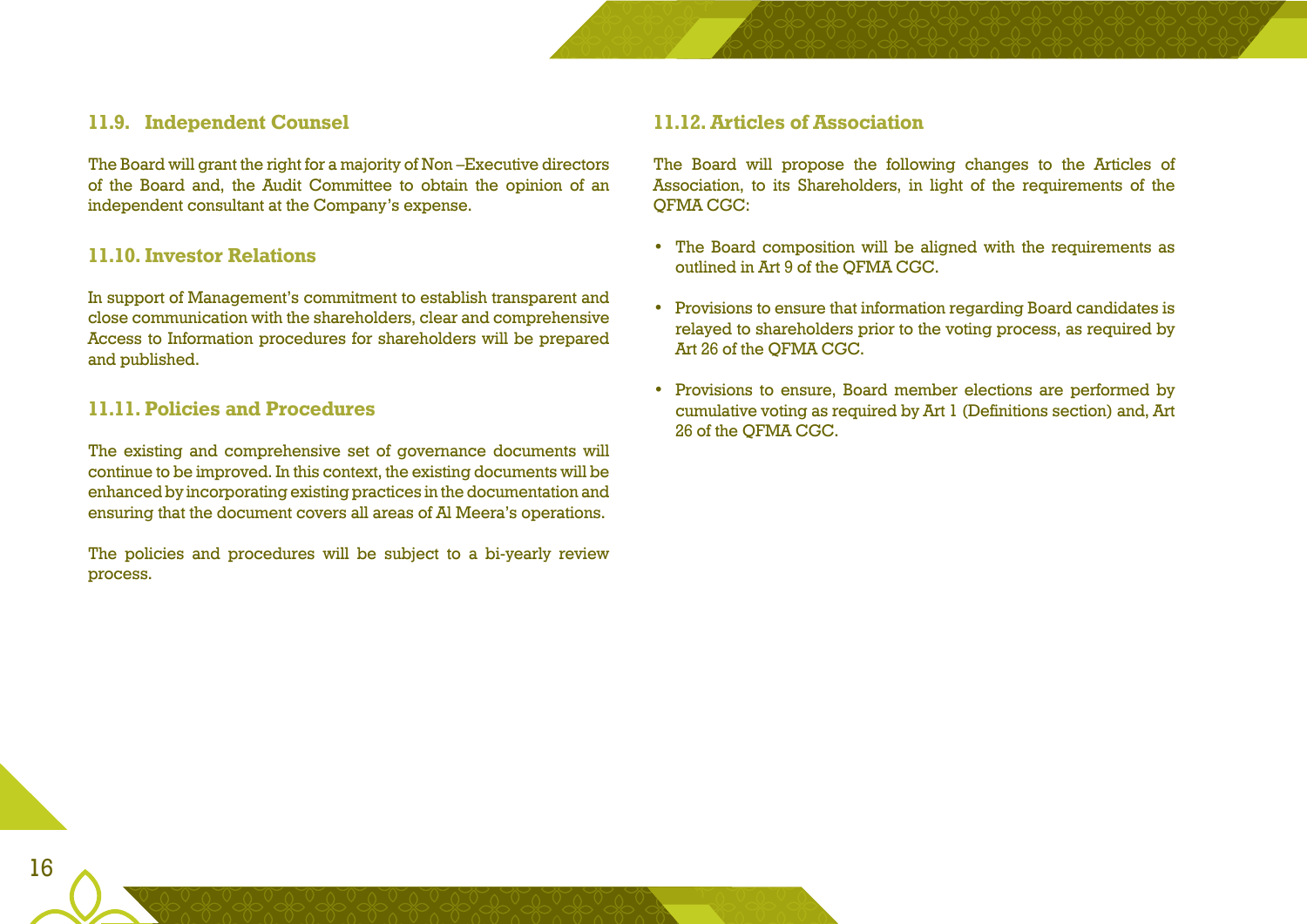

### **H. E. Abdulla Bin Khalid Al Qahtani**

(Chairman – Nominated by The Government of The State of Qatar)

HisExcellency holdsM.Sc inAccountingfrom TheAmerican University, Washington D.C., USA. His Excellency is a Certified Public Accountant since 1998 and a registered Accounting and Financial expert to the Courts since 1999.

His Excellency is the Minister of Public Health and Secretary General of the Supreme Council of Health since April 28, 2009 to present. His Excellency has served in the prestigious roles like Undersecretary of the Ministry of Economy & Commerce, Vice Chairman of the Competition Protection Committee, Board Member of the Supreme Council for Eco. Aff. & Inv., Board Member of Qatar Central Bank, Chairman and Board Member of Qatar Marine Festival, and Board Member of National Health Authority. His Excellency is the Chairman of the Certified Public Accountants Committee. His Excellency is also the Chairman and Board of Directors of Qatar Sports Investment Company (QSI).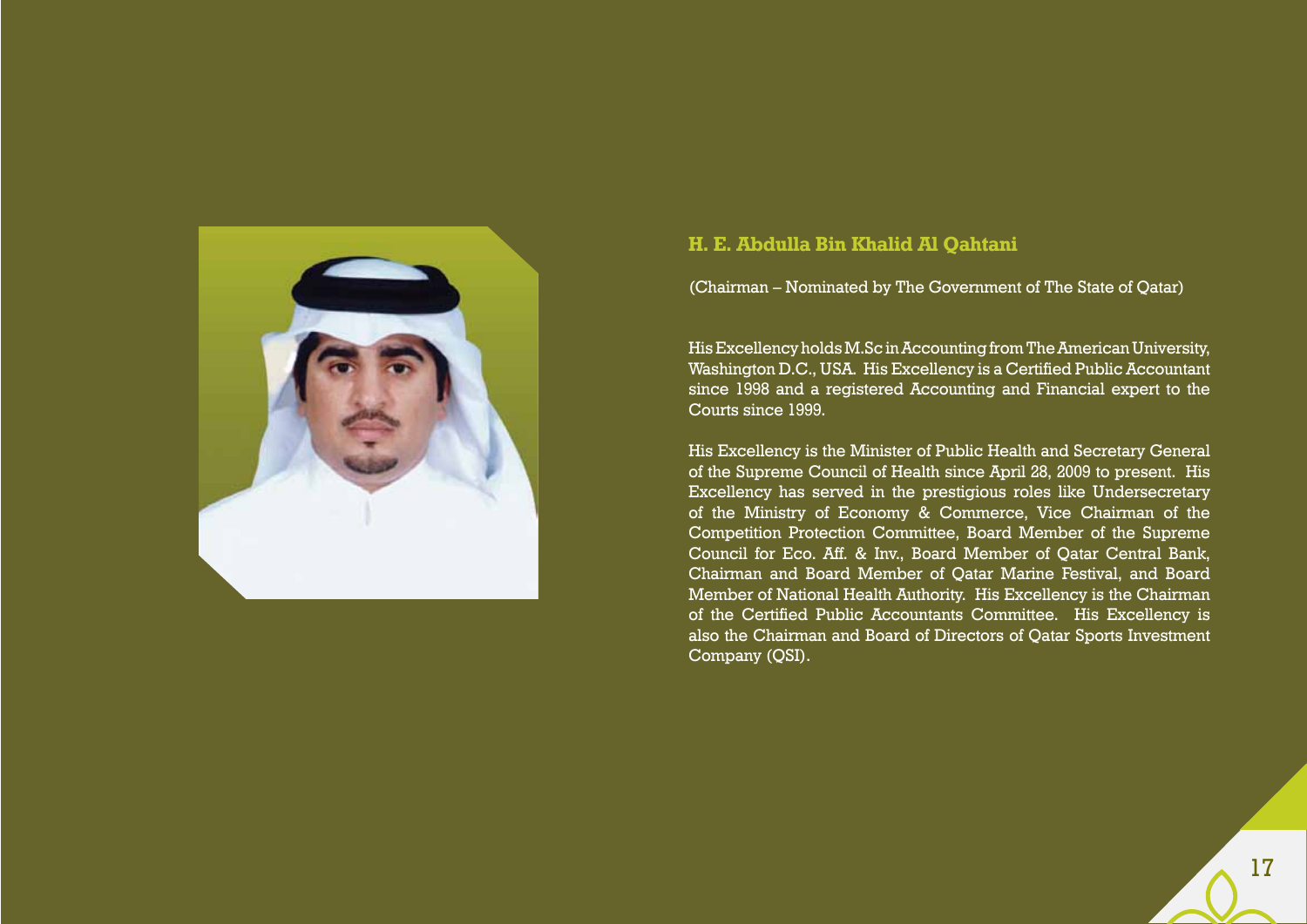

### **H.E. Dr. Saif Said Al Sowaidi**

(Vice Chairman and Managing Director – Nominated by The Government of The State of Qatar)

His Excellency has a PhD in Economics from Durham University, UK and has a Master's Degree from Ball State University, USA.

His Excellency has a vast and dynamic professional career. His Excellency is the Vice President of Planning since November 2008 to Present. His Excellency is the Executive Director of Rawafid Project and the Executive Director of Sedral Project—Qatar University since 2006. His Excellency is also a member of the Qatarization Committee of Qatar University. His Excellency has published a number of researches in his field of specialty in 2007-2009. He was the Board Member of Al Meera Consumer Goods, Co. from 2005 to 2007. He was the Vice Chairman and Board of Directors of Al Meera Consumer Goods, Co. from 2007 to 2009. He was the Board Member of Doha Securities Market (presently Qatar Exchange) from 1995 to 2002. He was also the member of the Editing Board of International Magazines for Administration and Economics Qatar University for 2001 and 2002.

His Excellency has rich experience in the education sector. His Excellency started his career at the GCC Development Studies Centre at Qatar University in 1983, then became a Demonstrator at the Faculty of Administration & Economics in 1985 and was later promoted as a Professor. His Excellency was the Deputy Chairman and Executive Director of Oracle System Installation and Operations, Qatar University from 2003 to 2006. His Excellency was the head of the Follow-up Committee for the Nomination of Teaching Staff at Qatar University 2003-2005 and member of Qatar University Senate from 1995 to 2003.

His Excellency is the Chairman of Al Meera's General Tendering Committee.



### **Dr. Saleh Mohammed Al Nabit**

(Elected Board Member)

Dr. Nabit has a PhD in Economics from Bradford University, UK. He holds M.Sc. in Business Administration from Saint Louis University, **USA** 

He has held several leading positions since 1993, including Director of the Government Affairs Department in General Secretariat of Development Planning, Director of Economics Division at The Planning Council (on secondment from Qatar University) from 2001 to 2008. He was a demonstrator and was then promoted to Assistant Professor at Qatar University, Faculty of Business and Economics from 1993 to 2008.

He is the Chairman of Al Meera's Investment Committee.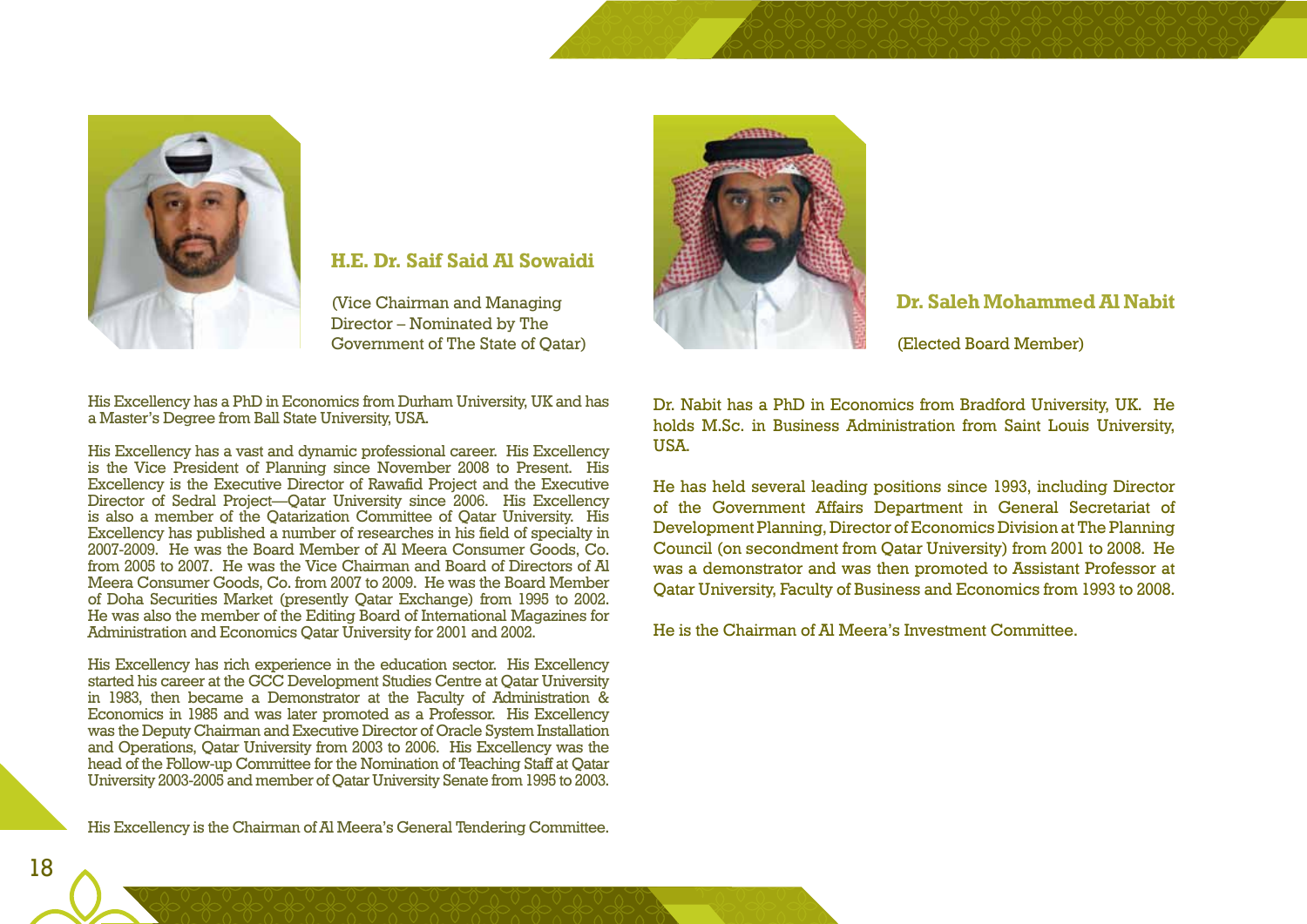

**Mr. Ahmed Abdullah Al Khulaifi**

(Elected Board Member)

Mr. Khulaifi is a PhD Student in Marketing Service at Warwick University, UK. He holds M.S. in Business Administration from Oklahoma City University, USA.

He has been involved as the Ministry Assistant for Administration in Supreme Council of Health since 2009. He was the Deputy Chairman and Managing Director of Al Jazeera Network from 2007 to 2009. He also has held the position of the Deputy Director General of Corporate Support, DAGOC from 2003 to 2007. In addition, Mr. Khulaifi has held several positions in various information institutions and government departments; including teaching experience in the field of Business Administration at Qatar University.

He is a member of Al Meera's Audit Committee.



**Mr. Mohammed Ibrahim Al Sulaiti**

(Elected Board Member)

Mr. Sulaiti received his B.Sc. in Business Administration degree from USA in 1989.

He is the Deputy CEO of Finance and Administrative Affairs, Qatar Navigation Company since 1998. He is the member of the Board of Directors of various companies such as Qatar Shipping Company, Halul Offshoer Services Company, First Leasing Company, and Al Meera Consumer Goods, Co.

He is the Chairman of Al Meera's Audit Committee and a member of the Investment Committee.